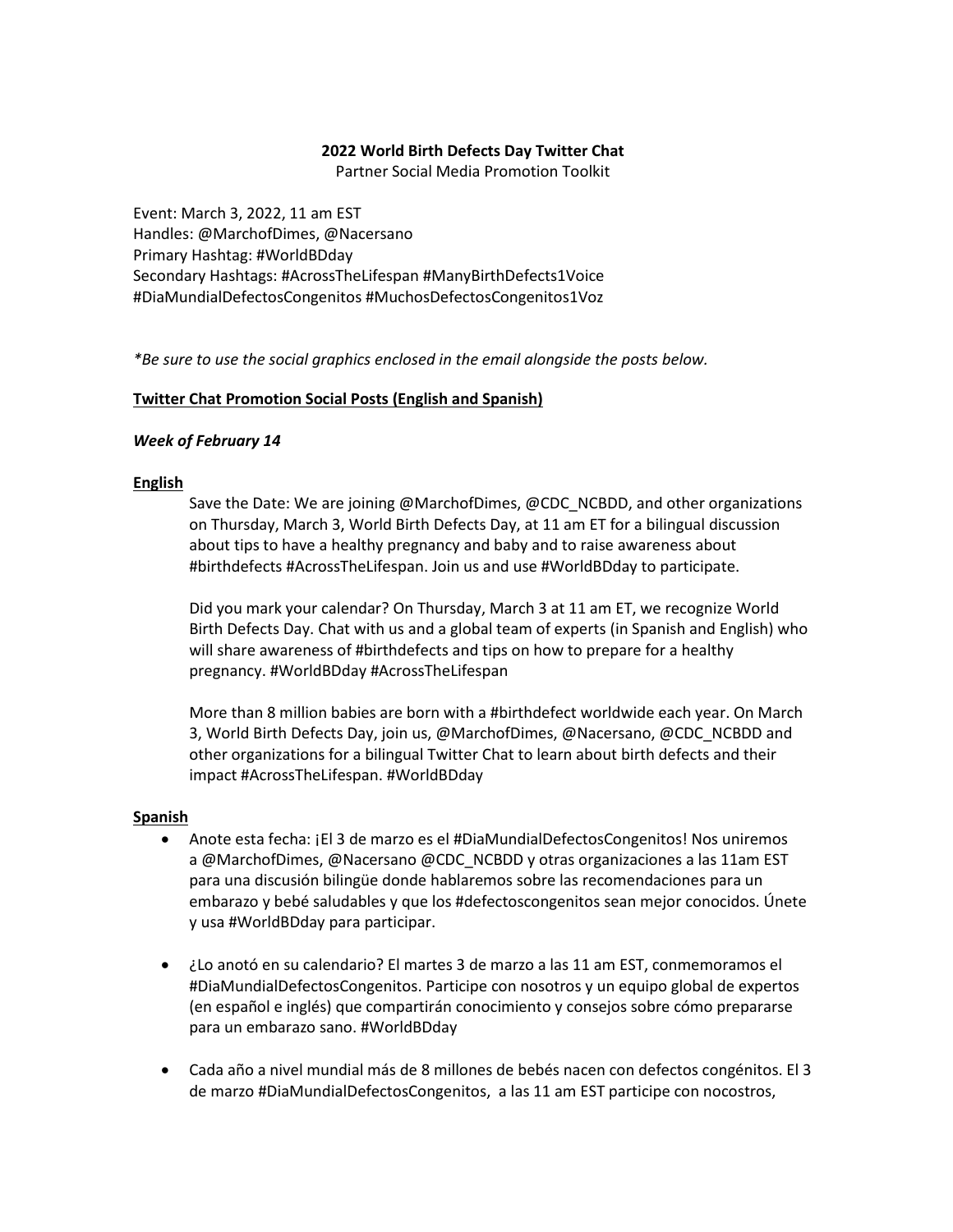@MarchofDimes, @Nacersano, @CDC\_NCBDD y otras organizaciones en el chat bilingüe en Twitter y hablemos de los defectos congénitos y su impacto a lo largo de la vida. #WorldBDday

## *Week of February 21*

## **English**

- Birth defects affect nearly 8 million children a year around the world and are a leading cause of death among infants and young children. Join us for a global Twitter Chat on March 3 at 11 am ET. Help spread info in Spanish and English to share awareness of birth defects #AcrossTheLifespan. #WorldBDday
- Come chat with us, @MarchofDimes, @Nacersano, @CDC\_NCBDD and many others on World Birth Defects Day, March 3, at 11 am ET. We'll share information about #birthdefects around the world and tips to prepare for a healthy pregnancy. Use #WorldBDday to join the bilingual discussion. #AcrossTheLifespan
- Don't miss the bilingual, global Twitter Chat on World Birth Defects Day, March 3, at 11 am ET to learn more about #birthdefects #AcrossTheLifespan. Use #WorldBDday to ask questions and join the discussion with experts around the world.

### **Spanish**

- Los defectos congénitos afectan a 8 millones de niños en el mundo cada año y son una de las principales causas de mortalidad en los bebés y en los niños pequeños. Únase al chat global en Twitter el 3 marzo a las 11 am EST. Ayude a difundir información en español e inglés sobre los defectos congénitos. #WorldBDday
- Los defectos congénitos son una de las principales causas de mortalidad entre los bebés y niños pequeños en todo el mundo. Únase al chat global en Twitter el 3 marzo a las 11 am EST. Ayude a difundir información sobre los defectos congénitos en español e inglés. #WorldBDday
- Únase a nosotros, @MarchofDimes, @Nacersano @CDC\_NCBDD y muchos otros en el #DiaMundialDefectosCongenitos, el 3 marzo 11am EST. Compartiremos información sobre #DefectosCongenitos en todo el mundo y consejos para prepararse para un embarazo saludable. Use #WorldBDday para unirse a la discusión bilingüe. #ALoLargoDeLaVida
- No se pierda el chat global de Twitter (en inglés y español) sobre el #DiaMundialDefectosCongenitos, el 3 de marzo, a las 11 am EST. Utilice #WorldBDday para hacer preguntas y unirse a la discusión con expertos de todo el mundo.

#### *Week of February 28*